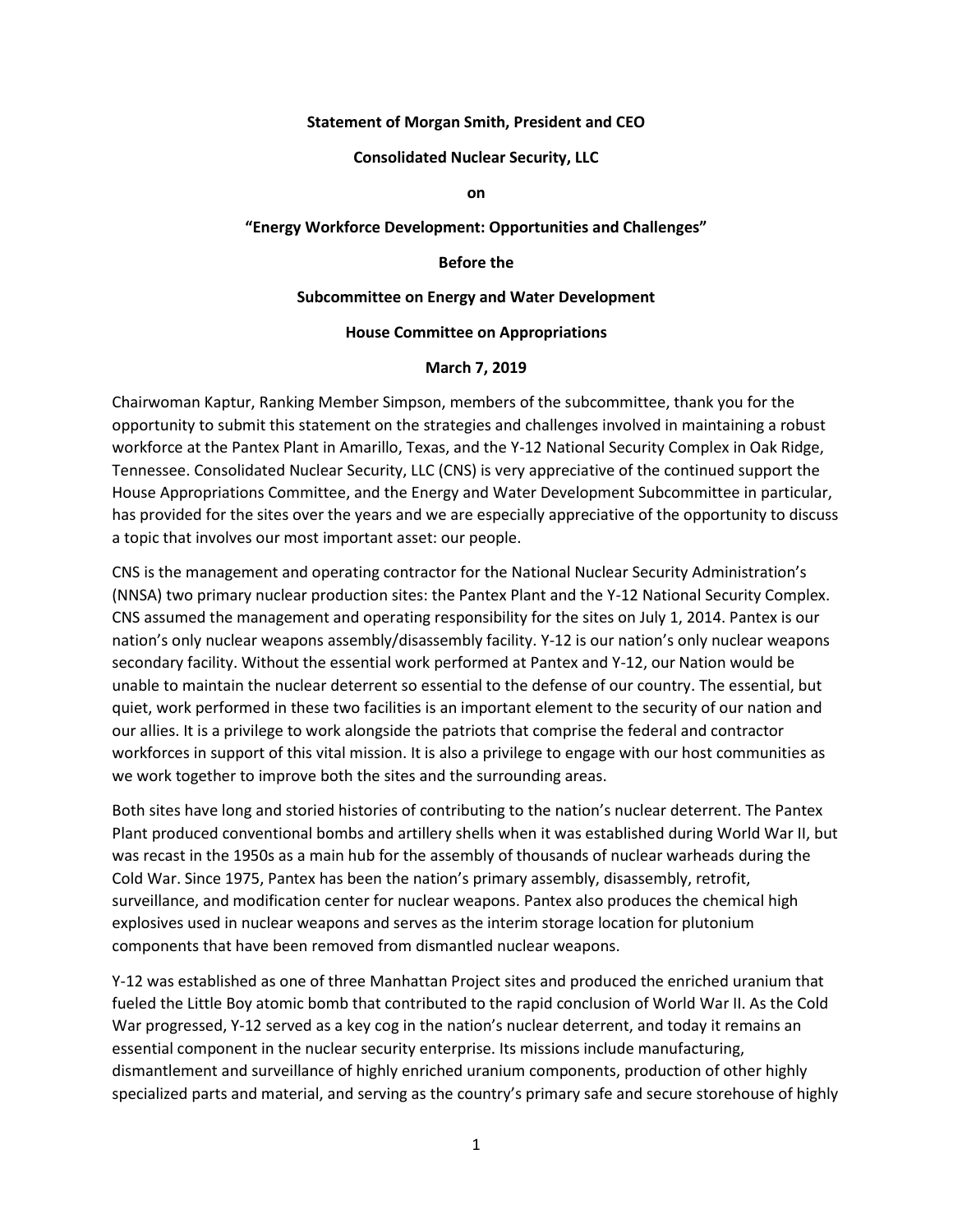enriched uranium. Y-12 also supplies the enriched uranium feedstock that is fabricated into fuel for Naval Nuclear Propulsion use. With our vast uranium expertise we play a major role in nuclear nonproliferation efforts to secure vulnerable nuclear material around the world and curb nuclear trafficking and smuggling.

The missions at both sites have evolved over time as have the threats facing our nation, and we are currently undergoing a vast effort to modernize our infrastructure. However, our dedicated people have been the constant through our long and rich history—and our most valuable resource in maintaining the nation's nuclear deterrent.

At Y-12, the hundreds of "Calutron girls" that helped tune and monitor the dials on the calutrons—the mass spectrometers that separated uranium isotopes at Y-12 during World War II—are best remembered of the many thousands of Americans from all walks of life who helped produce the enriched uranium that was used in the first atomic bomb. In the Texas Panhandle, it was the thousands of patriots that first helped establish the Pantex Ordinance Plant to build conventional munitions for the Army during World War II, and then helped the plant transition to its current nuclear weapons mission in 1951.

Today, approximately 8,300 employees work at Pantex and Y-12 – about 3,400 in Amarillo and 4,900 in Oak Ridge, and that number is only expected to grow as the scope of our work increases. No matter the location, the legacy of hard work and patriotism has been passed down, sometimes through generations in the same families, and it is our top priority to preserve that legacy and ensure that we are building our workforce for the future to continue to ensure the capability of the nation's nuclear deterrent.

On average, our employees are 48 years old, have been at the sites for 13 years, and encompass a vast array of skills; examples include skilled craft workers, like the construction workers building the state-ofthe-art Uranium Processing Facility and who maintain our aged sites, security police officers that protect the sites, engineers, scientists, chemical operators, janitors, administrative professionals, production technicians, and business specialists. Forty percent are represented by labor unions (like much of our skilled craft and guards) and a quarter of our workforce is eligible to retire today; that number is expected to increase to 38 percent in five years.

Building the workforce of the future requires a broad spectrum of recruiting, development, engagement, and retention tools that we cannot, and do not, take lightly. Our mission and importance to national security is exciting, urgent, and satisfying. Through their daily effort on the job, our employees team together to maintain the nation's nuclear deterrent. Each of them has a role in maintaining and enhancing global security on a daily basis. But due to the nature of our work and the requisite protection of information and materials, most Americans do not understand or identify with our mission, leading to a significant gap in name recognition outside of the Nuclear Security Enterprise.

In addition, in order to work at our sites, employees must pass rigorous background checks and in most cases, an even more rigorous process to earn security clearances. These elements, combined with needed electronic security requirements that prohibit many employees from access to personal electronic devices such as cell phones, create significant challenges in attracting and recruiting prospective employees. The NNSA is working to address these issues broadly through its Nuclear Security Enterprise Workforce Development Strategy team, and we are building off the work of that group. This team is spearheading joint recruiting efforts, particularly for degreed employees, and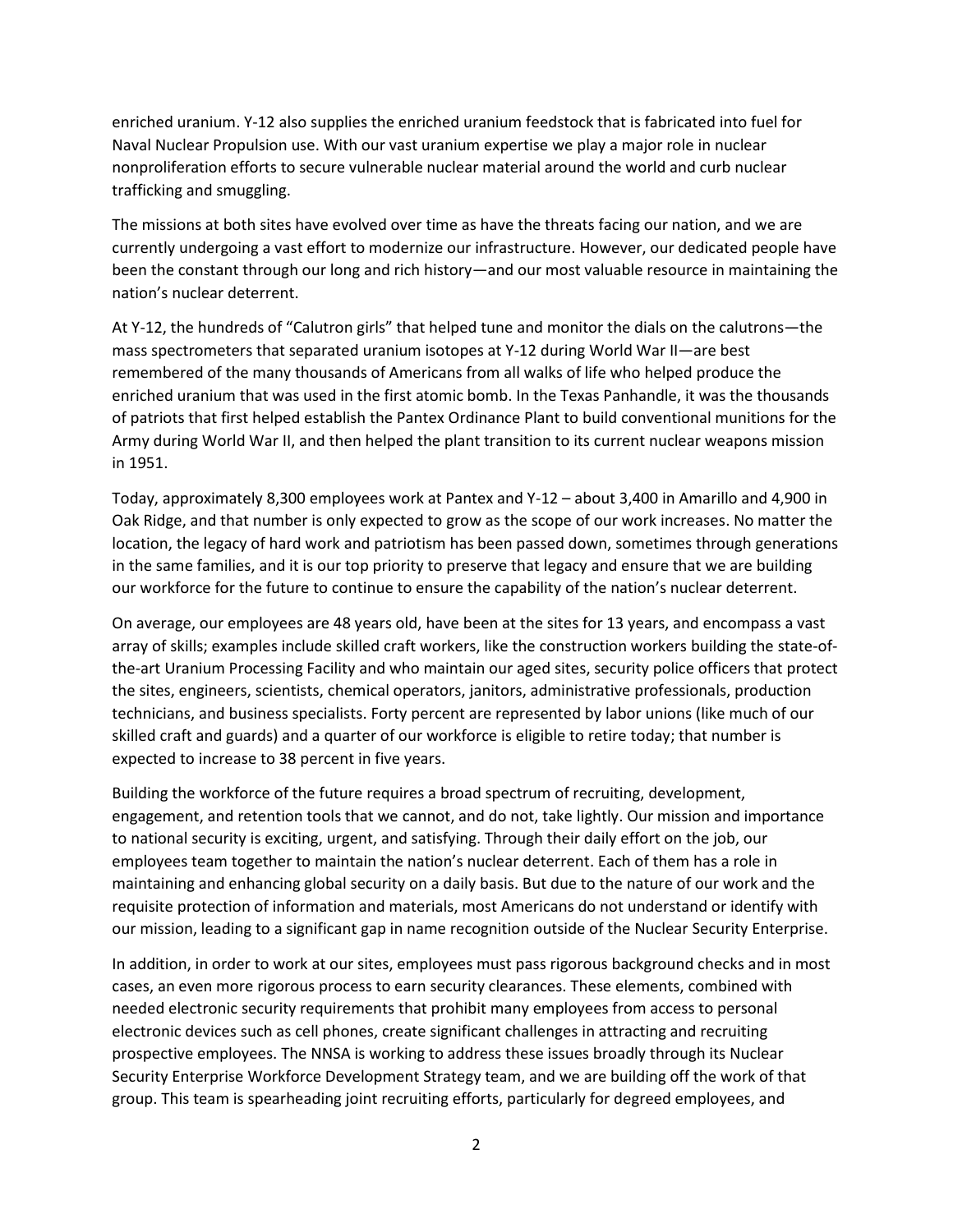developing focused marketing and branding to increase visibility and create a consistent message of the opportunities across our enterprise.

At CNS, our strategy to overcome these challenges and build our workforce is broad. CNS's strategic academic alliances with regional and national universities, colleges, and schools allow both Pantex and Y-12 to develop strong research and development collaborations, training programs, and hiring pipelines. CNS partners with area educational institutions to promote interest in science, technology, engineering, math, and manufacturing skills and to provide awareness of job opportunities at Pantex and Y-12. Our programs engage students from middle schools through graduate-level college institutions, including outreach designed to provide awareness about the hurdles and expectations involved in working in the national security field.

Our vision is that these partnerships will positively impact every stage of the employment cycle, starting with building students' interest in critical fields at a young age, and then working with community colleges and universities to offer courses that align with future employment needs. We can then offer internships as an additional recruiting tool to expose students to our mission and processes and, finally, recruit new hires from degree and certification programs we have helped establish and support. After hire, we offer continuing education, training, and research opportunities through these academic alliances to maintain a diverse and knowledgeable workforce for our enduring mission.

In the following sections, I will detail our recruiting, training and education, research and development, community, and diversity partnerships.

### **Recruiting**

A key aspect of setting up a robust recruiting pipeline involves building strategic partnerships with educational institutions. For example, in critical skill areas such as Nuclear Criticality Safety, CNS subject matter experts worked with Texas A&M University to create two-semester-long criticality safety courses within the Nuclear Engineering department. Similar discussions are ongoing with the University of Tennessee (UT) to adapt their criticality safety courses to align with CNS criticality safety content. Because of these partnerships, an increasing portion of CNS's nuclear engineering staff are being recruited from these two schools. Beyond this hiring pipeline, the strategic partnerships resulted in custom training courses designed specifically for CNS to further develop systems engineering, lean manufacturing, and statistical process control expertise.

Over the past five years, CNS has provided internship opportunities to students representing over 40 colleges and universities, including many from Historically Black Colleges and Universities (HBCUs) and Hispanic-Serving Institutions (HSIs). Through their personal relationships, these student interns help promote CNS's mission to a broader audience, in turn developing a robust hiring pipeline. After their internship, many students continue to support CNS projects as part of their graduate work. CNS staff participate as advisors and sit on graduate committees for these students, which in turn develops relationships between CNS staff and university faculty members.

Over the last three years, CNS has sponsored over 30 graduate students in our Graduate Assistantship Program and has authorized 10 Joint Assignment Agreements with key professors in support of our mission. Academic disciplines include business analytics; supply chain management; electrical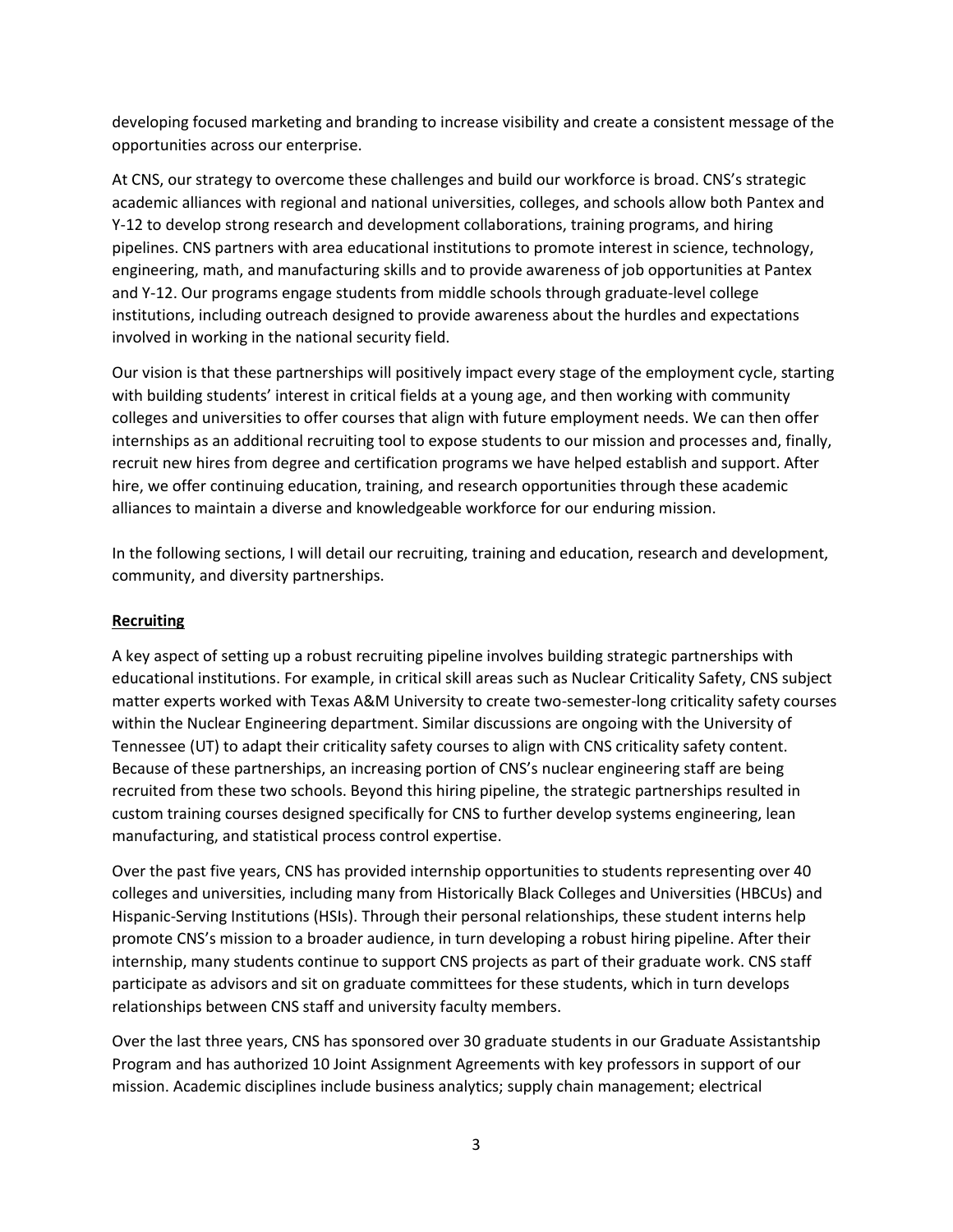engineering; materials science; information science; nuclear engineering; mechanical engineering; industrial engineering; business administration; and law.

CNS Mission Engineering staff supports Fire Protection Programs and staffing plans by working with Oklahoma State University and the University of Maryland. Through these relationships, we promote CNS's special mission to the Fire Protection Engineering (FPE) audience for numerous career opportunities and internships. In addition to providing immediate help to both Pantex and Y-12, these internships help maintain a pipeline of new fire protection engineers. CNS is in the process of establishing a relationship with Eastern Kentucky University's FPE program. This small but growing program will be another university partnership to help ensure the critical FPE hiring pipeline remains a diverse, interdisciplinary group. CNS will also be working with the University of North Carolina at Charlotte and the University of New Haven as they work to establish their FPE programs and we helped establish a FPE graduate certificate program at the University of Tennessee.

## **Training and Education**

Amarillo College and Pantex successfully collaborated in 2015 to secure a five-year, \$750,000 DOE grant that supports safety training classes for DOE workers, primarily those employed at Pantex. This alliance is expanding its scope to include area industries, and employees from throughout the region may now enroll in asbestos training, and hazardous-material handling and transportation courses previously offered exclusively to Pantex workers. Local employers can realize sizable savings, paying only for tuition, not for travel and other expenses if their employees had to travel outside the area for this training.

Pantex is working with Canyon Independent School District, in Randall County of the Texas Panhandle, to establish a trades curriculum so high school students can be trained and pass the CNS qualification test to be a production technician and/or certified welder upon graduation. Courses taught through the academy are designed to equip potential job candidates with technical knowledge, leadership, and communication skills as well as an understanding of professional and safety standards.

A partnership with Texas A&M University will establish a college class at the Pantex site so workers can earn their degree in on-site facilities. They would attend their class and then go back to work to finish required work time. Similar partnerships are being established with West Texas A&M University and Texas Tech University.

A member of the CNS Mission Engineering staff supports West Texas A&M University as a board member of the engineering industry advisory council. This council provides industry needs insight, as well as feedback to support Accreditation Board for Engineering and Technology accreditation. Recent milestones include the development of an electrical engineering degree plan, which supports a growing critical need for electrical engineers at CNS and for the nation.

A partnership between Y-12 and the Atomic Trades and Labor Council, with classwork provided by Pellissippi State Community College, has graduated 97 Y-12 employees from its apprenticeship program since the program was reinstituted in 2008. In May 2018, eight machinists completed the four-year program. A similar program at Pantex is being developed, and NNSA is supporting a program that will recruit up to 45 apprentices a year (25 at Y-12 and 20 at Pantex) over the next three years to work as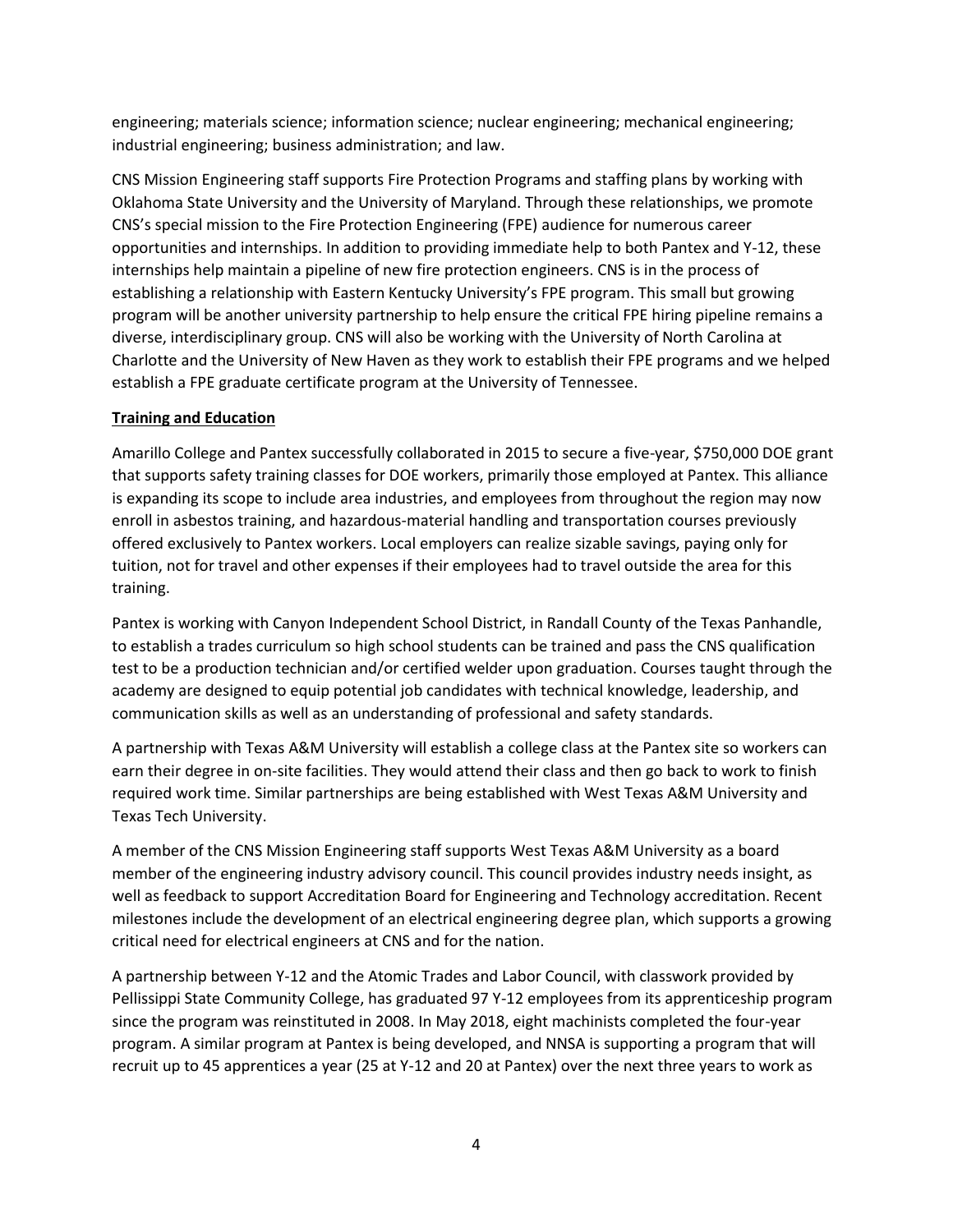steam plant operators, electricians, pipefitters, machinists, iron workers and riggers, utility operators, and air conditioning/refrigeration technicians, as well as other crafts.

The University of Tennessee has provided CNS with multiple workforce development programs and initiatives in support of CNS and its mission. These initiatives include master degree cohort programs in Engineering Management and Systems Engineering, of which CNS has more than 60 graduates and over 25 current students participating. The program is hosted in Oak Ridge, but it includes CNS participants that engage remotely from Amarillo, and there is the potential for other sites in the Nuclear Security Enterprise to participate in the future. These types of programs will serve as powerful recruiting and retention tools while also helping us develop our workers.

UT has also provided professional development programs for Y-12 employees in project management, fire protection engineering, business analytics, industrial systems engineering, and leadership/executive management. We also developed cohort-style master's degree programs in systems engineering with both UT and TAMU; CNS funds students' participation in the two-year degree program and works with both institutions to format the schedule to best fit CNS employee schedules.

### **Collaboration, Research, and Development**

Since 2016, CNS and the University of Tennessee have collaborated on over 15 unique research and development projects. These projects range from supporting CNS and Oak Ridge National Laboratory additive manufacturing initiatives to investigating process parameters in support of the production of spherical powder particles by gas atomization. UT has supported CNS's maintenance efforts and assisted with efforts to enhance cybersecurity capabilities and platforms.

Texas A&M University (TAMU) now has leased office space in Pantex's new John C. Drummond Center to collaborate on engineering, high explosives, and emergency management projects. This will in the long term enable future employee development opportunities around the natural progression of technologies.

### **Community Involvement and Outreach**

Y-12 is engaged with Roane State Community College in an innovative program called "Dream it. Do it.," which pairs local eighth-grade teams with area industries. The students create videos of their partner manufacturing businesses, which are then voted on by the public online. The goal of the program is to promote awareness among young people of the jobs and career opportunities available in our industry.

Morgan County's Career Technical Center took part in National Manufacturing Day on October 2, 2018. Through a program created at Y-12, the students were able to engage with our employees in a panel discussion and learn about career pathways from our workforce in the crafts and trades industry.

Oak Ridge Schools teachers were invited to sit in with our Atomic Trades and Labor Commission trades and crafts leaders during a teacher in-service day to discuss how best to engage with them about job opportunities and career pathways for their students, and ATLC leaders regularly visit area schools to expose students to opportunities in the trades.

Pantex is participating in the Canyon Independent School District Interview Week. During Interview Week, seniors will be interviewed by business professionals from the community to receive constructive and purposeful feedback. The opportunity to "Practice without Penalty" in an interview setting is